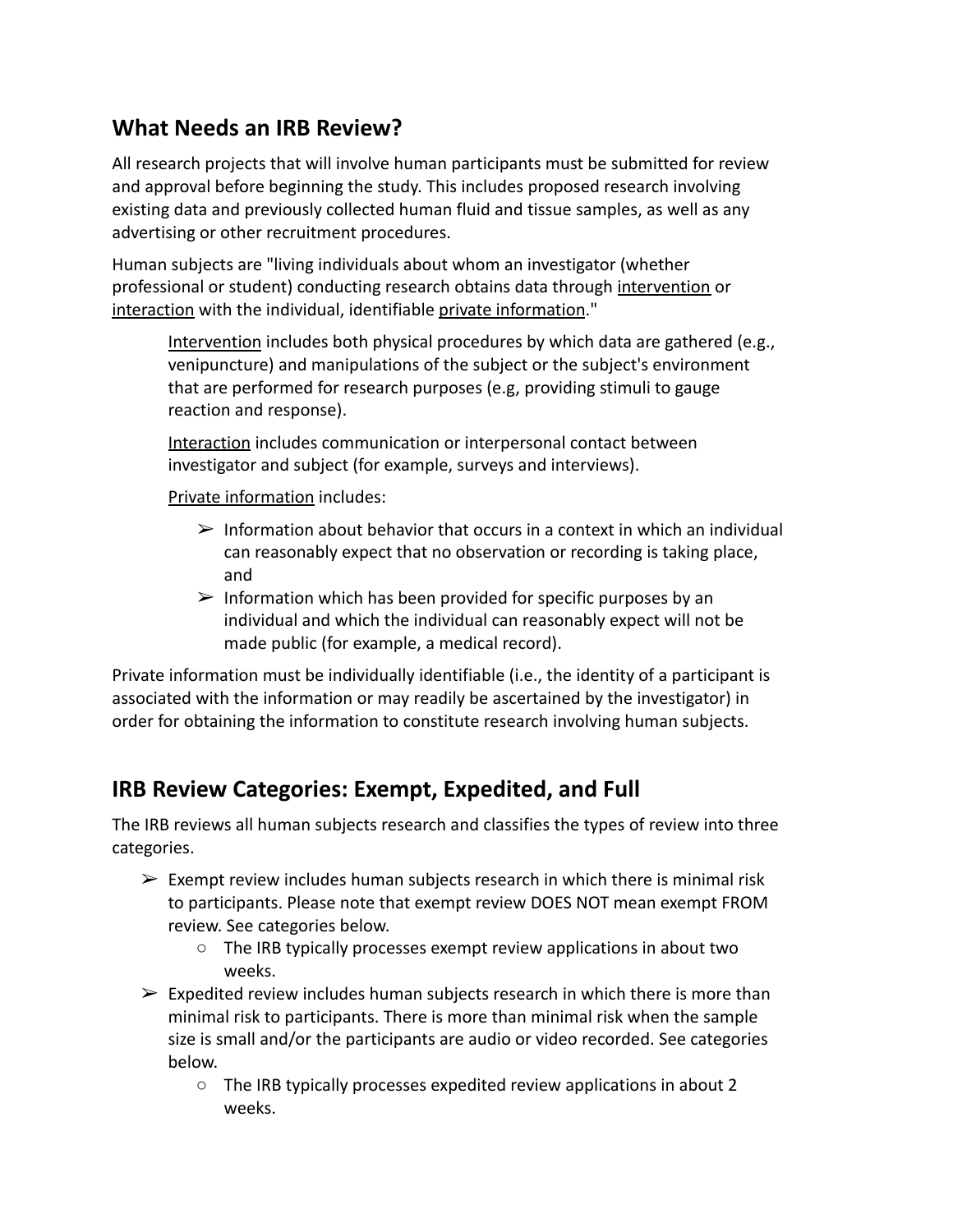- $\triangleright$  Full review includes human subjects research in which there is more than minimal risk to participants and does not fall into one of the expedited categories. Additionally, full review is required of research targeting special populations (ie. children under 18, prisoners, institutionalized individuals, pregnant women, etc.).
	- The IRB typically processes full review applications in about 1-2 months.

#### **Exempt Review**

The categories below are classified as exempt review. Please use Form A when submitting your IRB application for exempt review category research.

#### ➢ **Research in Educational Settings (Category 1)**

- Research conducted in established or commonly accepted educational settings, involving normal educational practices, such as:
	- (a) research on regular and special education instructional strategies; or
	- (b) research on the effectiveness of, or the comparison among, instructional techniques, curricula, or classroom management methods.

#### ➢ **Tests, Surveys, Interviews, Observation of Public Behavior – Part 1 (Category 2)**

- Research involving the use of educational tests (cognitive, diagnostic, aptitude, achievement), survey procedures, interview procedures, or observation of public behavior.
	- *NOTE: If the information obtained is recorded in such a manner that the human participants can be identified, directly or through identifiers linked to the participants; and any disclosure of the human participants' responses outside the research could reasonably place the participants at risk of criminal or civil liability or be damaging to the participants' financial standing, employability, or reputation. Please complete IRB FORM B for Type 2 Research instead.*

#### ➢ **Tests, Surveys, Interviews, Observation of Public Behavior - Part 2 (Category 3)**

 $\circ$  Research involving the use of educational tests (cognitive, diagnostic, aptitude, achievement), survey procedures, interview procedures, or observation of public behavior that is not exempt under Category 2 above if: (a) the human participants are elected or appointed public officials or candidates for public office; or (b) federal statute requires without exception that the confidentiality of the personally identifiable information will be maintained throughout the research and thereafter.

#### ➢ **Use of Existing Records (Category 4)**

○ Research involving the collection or study of existing data, documents, records, pathological specimens, or diagnostic specimens, if these sources are publicly available or if the information is recorded by the investigator in such a manner that subjects cannot be identified, directly or through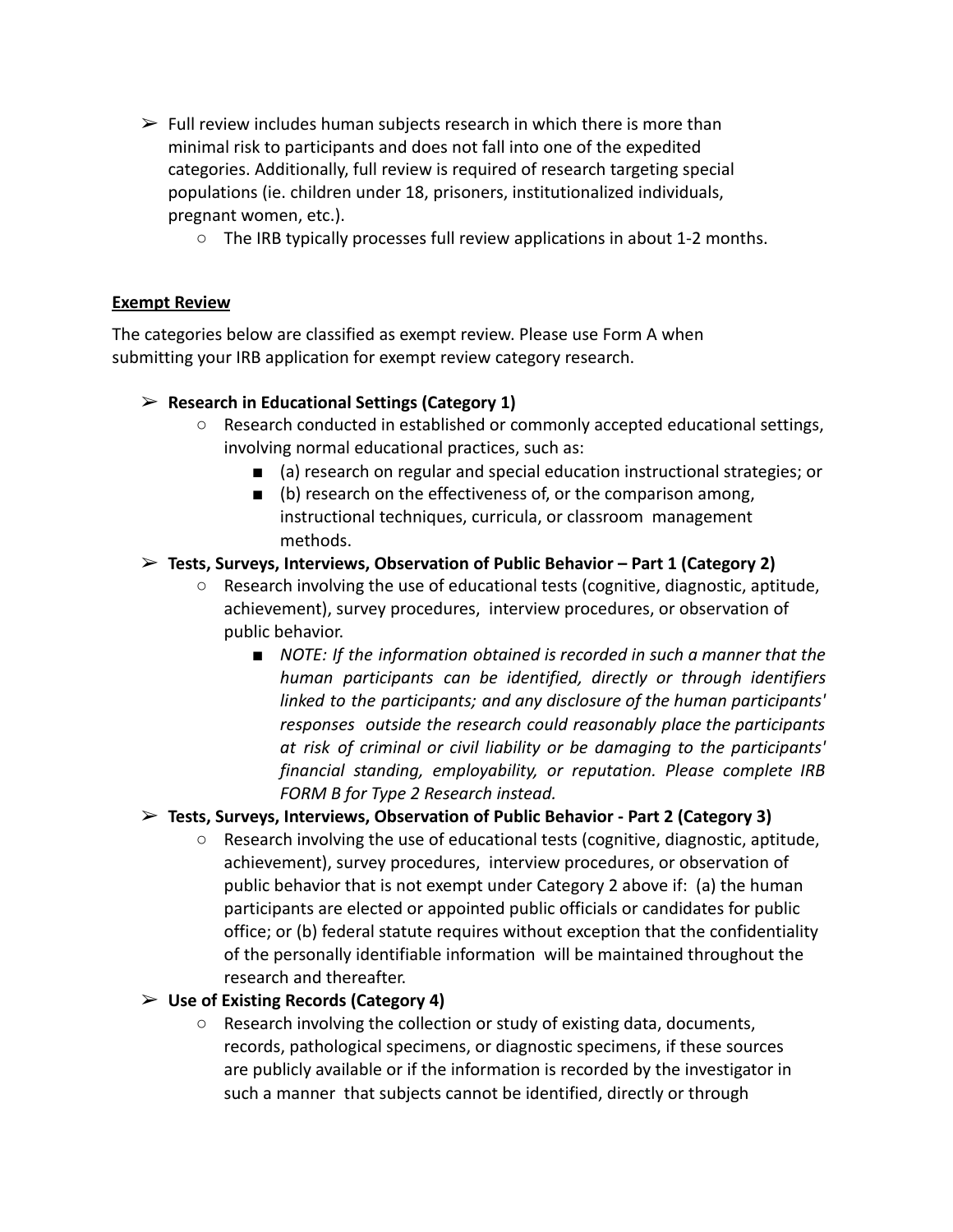identifiers linked to the participants.

### ➢ **Public Benefits/Service Programs (Category 5)**

- Research and demonstration projects which are conducted by or subject to the approval of department or agency heads, and which are designed to study, evaluate, or otherwise examine:
	- (a) public benefit or service programs;
	- (b) procedures for obtaining benefits or services under those programs;
	- (c) possible changes in or alternatives to these programs or procedures; or
	- (d) possible changes in methods or levels of payment for benefits or services under those programs.

#### ➢ **Consumer Acceptance (Category 6)**

- $\circ$  Taste and food quality evaluation and consumer acceptance studies:
	- (a) if wholesome foods without additives are consumed; or
	- (b) if a food is consumed that contains a food ingredient at or below the level and for a use found to be safe, or agricultural chemical or environmental contaminant at or below the level found to be safe by the Food and Drug Administration or approved by the Environment Protection Agency or the Food Safety and Inspection Service of the U. S. Department of Agriculture.

#### **Expedited Review and Full Board Review**

The categories below are classified as expedited review. Please use Form B when submitting your IRB application for expedited review and full board review category research.

- $\geq$  Category 1 Drugs or devices not needing investigational new drug or device exemptions
- $\triangleright$  Category 2 Collection of blood samples by finger stick, heel stick, ear stick, or venipuncture
- $\triangleright$  Category 3 Collection of biological specimens by noninvasive means (hair, saliva, sweat, nail clippings, etc.)
- $\geq$  Category 4 Collection of data through noninvasive procedures (not involving general anesthesia or sedation) routinely employed in clinical practice, excluding procedures involving x-rays or microwaves. Examples include weight, height, eye-color and moderate exercise by healthy volunteers.
- $\geq$  Category 5 Research involving materials (data, documents, records or specimens) that have been collected or will be collected solely for non-research purposes (such as medical treatment or diagnosis).
- $\triangleright$  Category 6 Collection of data from voice, video, digital or image recordings made for research purposes
- $\triangleright$  Category 7 Research involving the use of educational tests (cognitive, diagnostic, aptitude, achievement), survey procedures, interview procedures, or observation of public behavior, that includes:
	- i) Information obtained is recorded in such a manner that the human subjects can be identified, directly or through identifiers linked to the subjects;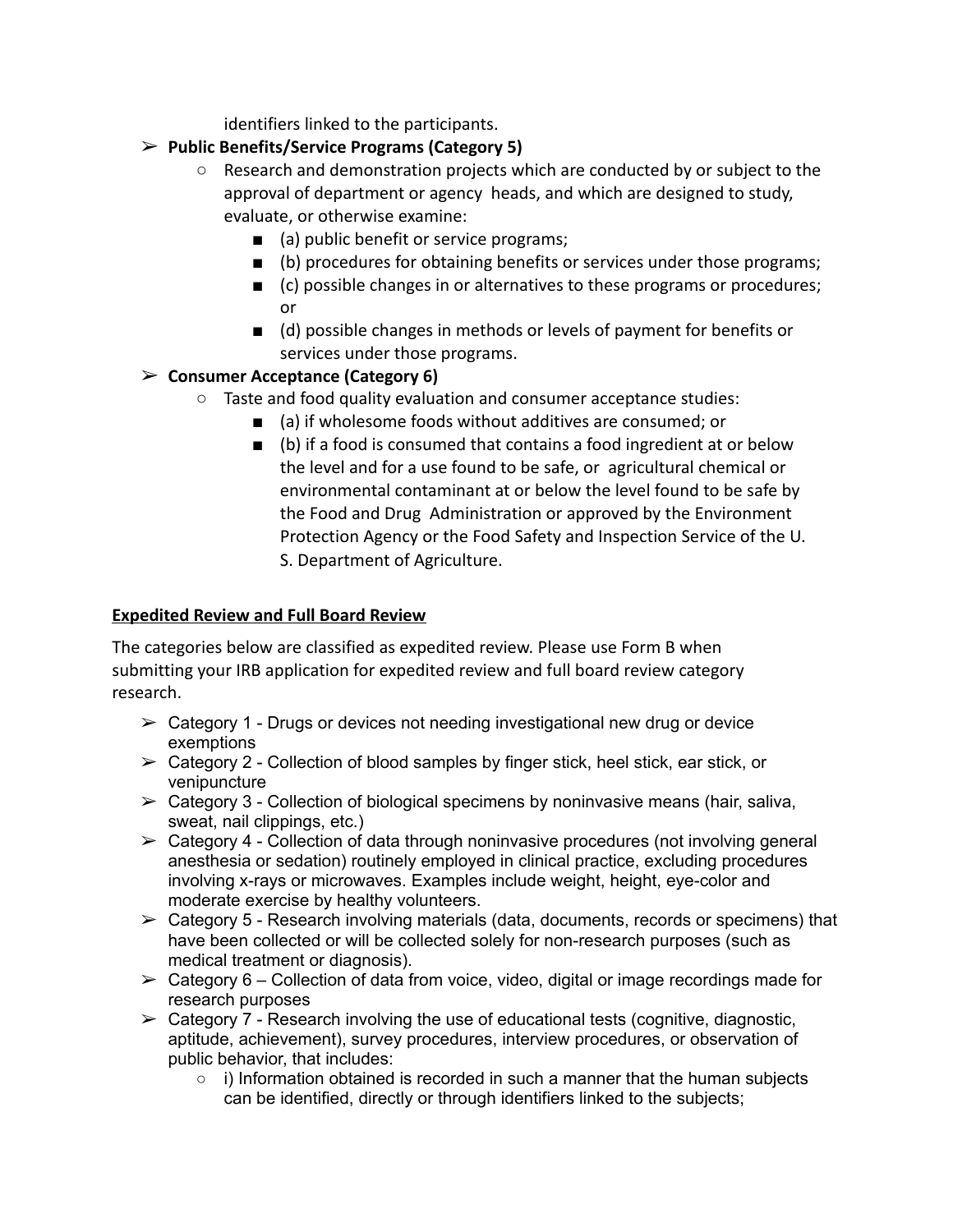- $\circ$  ii) Any disclosure of the human subjects' responses outside the research could reasonably place the subjects at risk of criminal or civil liability or be damaging to the subjects' financial standing, employability, or reputation;
- $\circ$  iii) The human subjects are elected or appointed public officials or candidates for public office;
- $\circ$  iv) Federal statute(s) require(s) without exception that the confidentiality of the personally identifiable information will be maintained throughout the research and thereafter.
- $\triangleright$  Special Populations Research involves a special population (eq. children under the age of 18, prisoners, pregnant women, institutionalized individuals, etc)

# **Examples of Activities Generally Considered NOT to be Human Research**

The following are examples of activities that are generally considered NOT to be Human Research according to the definitions above. If your activity is limited to one of the examples below, then it is likely not Human Research which would need to be reviewed by the IRB.

- ➢ **Program Evaluation/Quality Assurance Review/Quality Improvement Project**: The activity is limited to program evaluation, quality assurance, or quality improvement activities designed specifically to evaluate, assure, or improve performance within a department, classroom, or hospital setting.
	- Note: The purpose of a QA study is to assure known quality. The purpose of Program Evaluation (PE) is to assess that a program is doing what it is intended to do. Generally QI is designed for the purpose of improving the quality of a service, a program, a process, etc.. A QA, QI or PE study should present NO CHANGE in RISK to participants. These studies are mechanisms to assure that a service, a program or process functions optimally. Such projects are usually for internal auditing purposes only.
	- If you can answer "yes" to all of the following questions, the activity is most likely not human research:
		- 1. Will you simply monitor an existing process for which there will be no manipulation of the existing process?
		- 2. For biomedical or Social Behavioral QA or PE studies, will physicians or caregivers (parents, teachers, therapists, etc.) provide usual and customary care regardless of the conduct of the study?
		- 3. Does the study involve collection of data to which the investigator routinely has access as part of his or her responsibilities within the institution to monitor data associated with, for example: treatment, cost containment, performance, or compliance?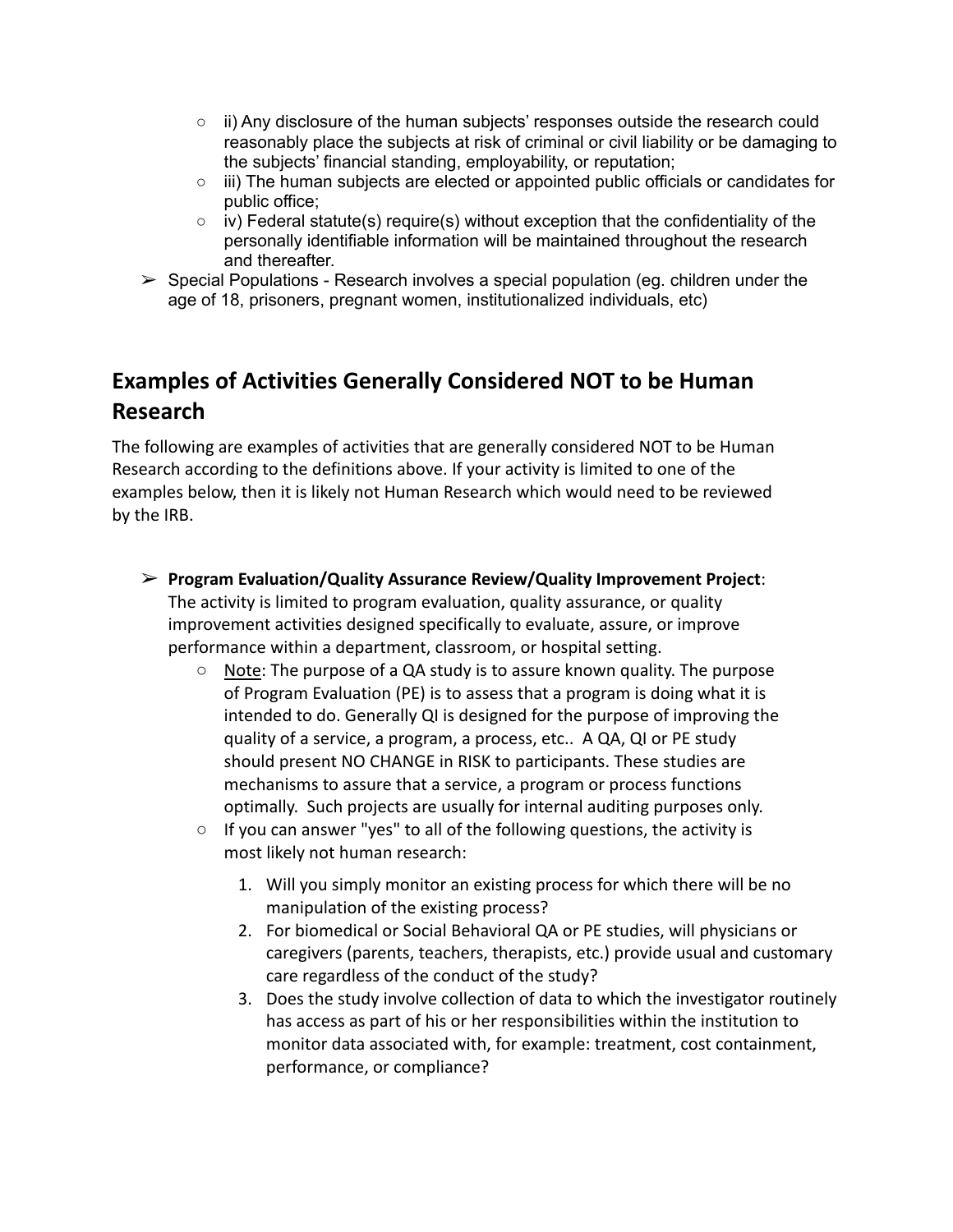- ➢ **Case Report**: The project consists of a case report or series which describes an interesting treatment, presentation, or outcome. A critical component is that nothing was done to the patient(s) with prior "research" intent.
	- Note that HIPAA or other state or local laws may still apply to this activity. Please consult the entity from which you received or accessed the information contained in the report for further guidance.
- ➢ **Course-Related Activity**: The project is limited to one or more course-related activities designed specifically for educational or teaching purposes where data are collected from and about students as part of routine class exercises or assignments and otherwise do not meet either of the definitions of Human Research above.
	- Note that some course-related activities, even those conducted by students, may yield information suggesting additional investigation or analysis. If an additional activity entails Human Research, then it must be submitted to the IRB Office for review.
- ➢ **Journalistic or Documentary Activity (including Oral History)**: The activity is limited to investigations or interviews (structured or open-ended) that focus on specific events (current or historical), views, etc. Such investigations or interviews may be reported or published in any medium, e.g, print newspaper, documentary video, online magazine.
- ➢ **Research Using Public or Non-Identifiable Private Information about Living Individuals**: The activity is limited to analyzing data about living individuals (1) where the data have been retrieved by the investigator from public, non-restricted data sets or (2) where the private data have been provided to the investigator without any accompanying information by which the investigator could identify the individuals.
- ➢ **Research Using Health Information from Deceased Individuals**: This activity is limited to analyzing data (identifiable or not) about deceased individuals.
	- Note that deceased individuals cannot be Human Subjects according to DHHS, but they may be Human Subjects according to FDA.
	- Note also that HIPAA or other state or local laws may still apply to this activity. Please consult the entity from which you received or accessed the information contained in the report for further guidance.
- ➢ **Instrument/Questionnaire Development:** This activity is limited to interacting with individuals in order to obtain feedback on the types of questions which could or should be used to develop an instrument or questionnaire. The focus is on the development and construction of a data collection tool and not on the individuals who are providing the feedback on the questions being developed. This will be true even when the feedback may be specifically sought from an identified group of people most likely to be affected by the topic of the instrument, survey, or questionnaire. The instrument/questionnaire development process will apply to many aspects of reliability and validity testing of the instrument or questionnaire.